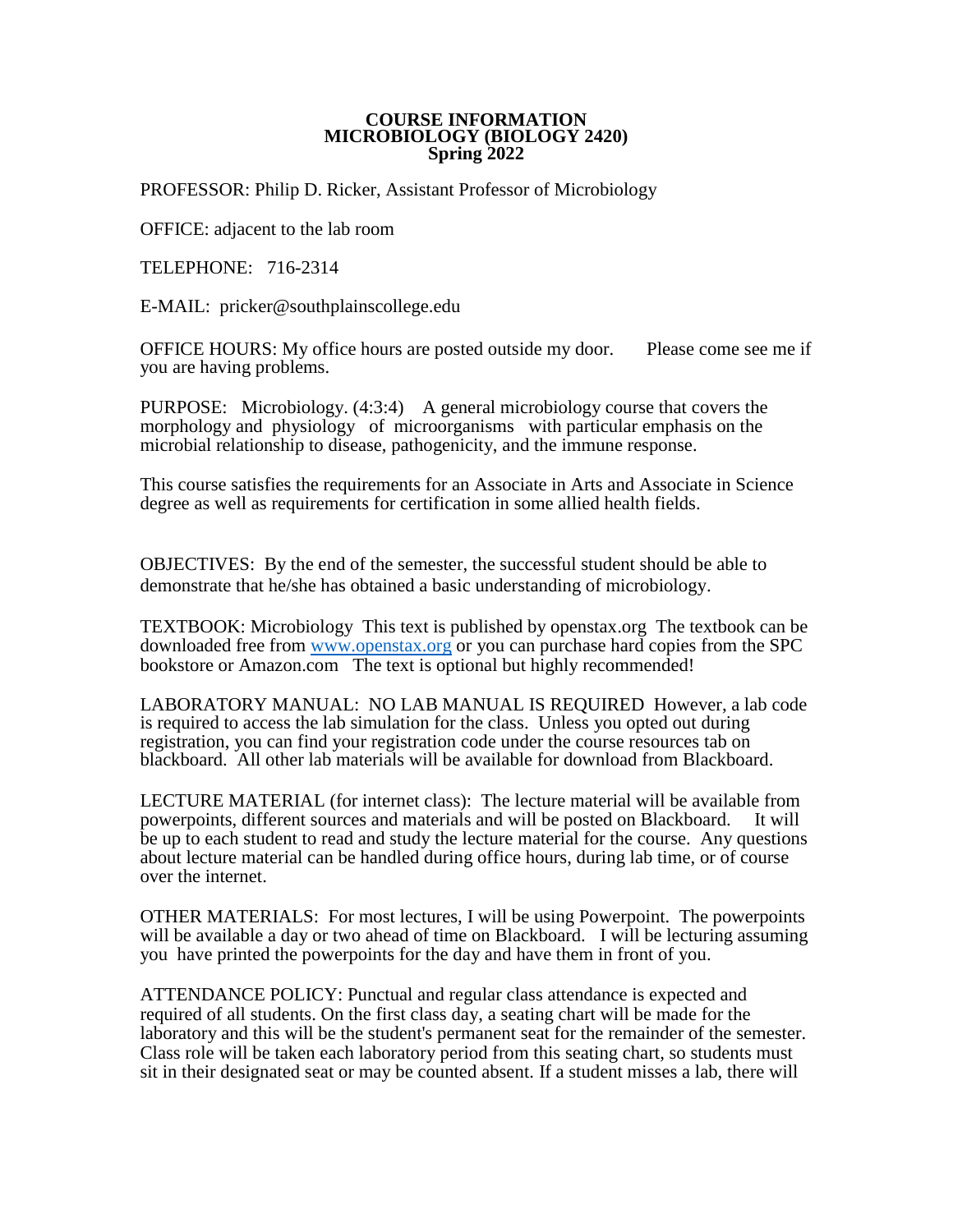NOT be any makeups allowed. All lab materials are made fresh for that particular day and will not be available any other date.

Whenever absences become excessive and, in the instructor's opinion, minimum course objectives cannot be met, the student will be withdrawn from the course. In addition, a student will be withdrawn from the course when the student has missed every class during any four consecutive class periods excluding holidays. Any student who misses a total of five lab periods will also be administratively withdrawn. Let me repeat. If you miss a total of five labs, you will be withdrawn from the course. This is a lab intensive class and minimum class objectives and proficiency must be met. A student cannot meet the class objectives and proficiency if they miss more than 5 labs. If the student is administratively withdrawn, the student will receive a X on their transcript. ASSIGNMENT POLICY: Reading assignments are given in the lecture outline. Students are required (and expected) to read the assigned reading and laboratory handouts before coming to class. Reading assignments as well as lecture material will be included on the exams and lab quizzes.

EXAMINATION POLICY: Four major exams plus the final exam will be administered during the semester. The actual exam dates may vary slightly from the course outline and any changes will be announced in advance. Each exam will cover both lecture and laboratory assignments. During exams, all books, backpacks, papers, etc., must be left at the front of the classroom. Purses may be taken to your seat, but must remain closed. Any student caught cheating will receive a "0" on that exam and will be referred to the Dean of Students for disciplinary action.

If an exam is missed, the exam must be made up within seven days of the exam date. If a student misses an exam without prior permission and must make up the exam, a penalty of 10 points will be assessed on the first make up exam. A penalty of 30 points will be assessed on the second make up exam. Under no circumstances will a student be allowed to take more than two make up exams.

**Plagiarism and Cheating:** Students are expected to do their own work on all projects, quizzes, assignments, examinations, and papers. Failure to comply with this policy will result in an F for the assignment and can result in an F for the course if circumstances warrant.

Plagiarism violations include, but are not limited to, the following:

- 1. Turning in a paper that has been purchased, borrowed, or downloaded from another student, an online term paper site, or a mail order term paper mill;
- 2. Cutting and pasting together information from books, articles, other papers, or online sites without providing proper documentation;
- 3. Using direct quotations (three or more words) from a source without showing them to be direct quotations and citing them; or
- 4. Missing in-text citations.

Cheating violations include, but are not limited to, the following:

- 1. Obtaining an examination by stealing or collusion;
- 2. Discovering the content of an examination before it is given;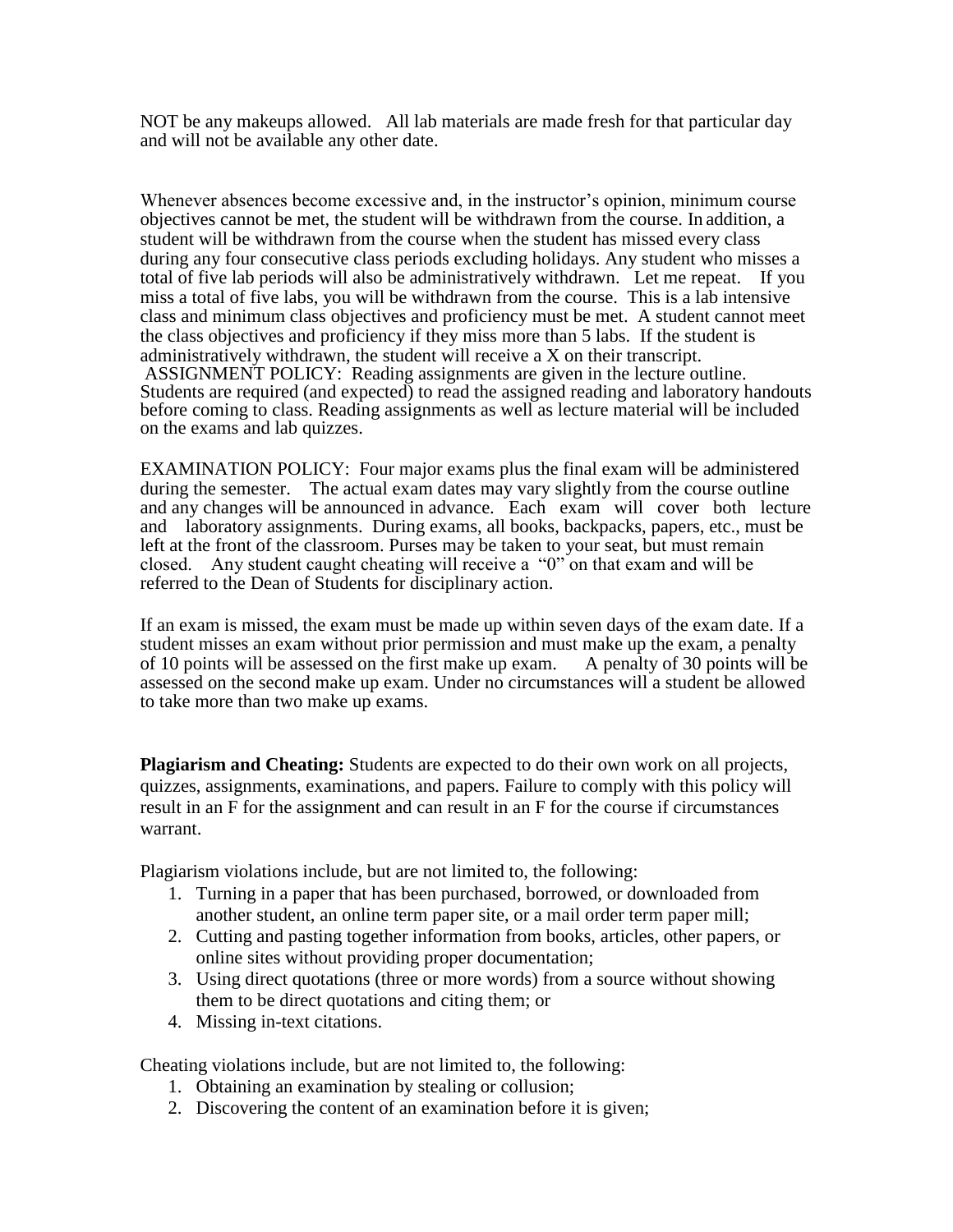- 3. Using an unauthorized source of information (notes, textbook, text messaging, internet, apps) during an examination, quiz, or homework assignment;
- 4. Entering an office or building to obtain unfair advantage;
- 5. Taking an examination for another;
- 6. Altering grade records;
- 7. Copying another's work during an examination or on a homework assignment;
- 8. Rewriting another student's work in Peer Editing so that the writing is no longer the original student's;
- 9. Taking pictures of a test, test answers, or someone else's paper.

## CELL PHONE/ELECTRONICS/CAP POLICY:

It is requested that cells phones be turned off during lecture. In addition, I require all cell phones to be turned off during exams. If a cell phone rings during an exam, the student will be asked to leave the exam and will not be allowed to complete the exam!

In addition, during exams, no electronic devices are allowed. This includes calculators, cameras, PDA's etc. If I see it, I will take your exam and you will receive a grade of zero for the exam. Caps and hats are also not allowed during exams. These must be removed and placed under your seat during the exam.

During exams, if you need a new pencil, pen, or something else during the exam, you are NOT allowed to get it out of your purse or backpack. If you need something, the instructor will have pens and pencils to borrow.

Once an exam starts, students are not allowed to leave the room during the exam until he/she is ready to turn in the exam. So please remember to get a drink and use the restroom before the exam starts.

### LAB CLEAN-UP:

All students are required to participate in lab clean-up on designated days. Students who do not actively participate in lab clean up will NOT be allowed to take the final exam and will receive a grade of zero for the final. Let me repeat, you must participate in the lab clean up day or you will receive a zero on the final exam. The lab clean-ups will NOT be announced in advance.

### GRADING POLICY AND COURSE GRADE DETERMINATION:

The final course grade will be determined as follows:

| Exam I              | 90 pts |
|---------------------|--------|
| Exam II             | 90 pts |
| Exam III            | 90 pts |
| Exam IV             | 90 pts |
| Lab simulations     | 40 pts |
| Unknown work in lab | 50 pts |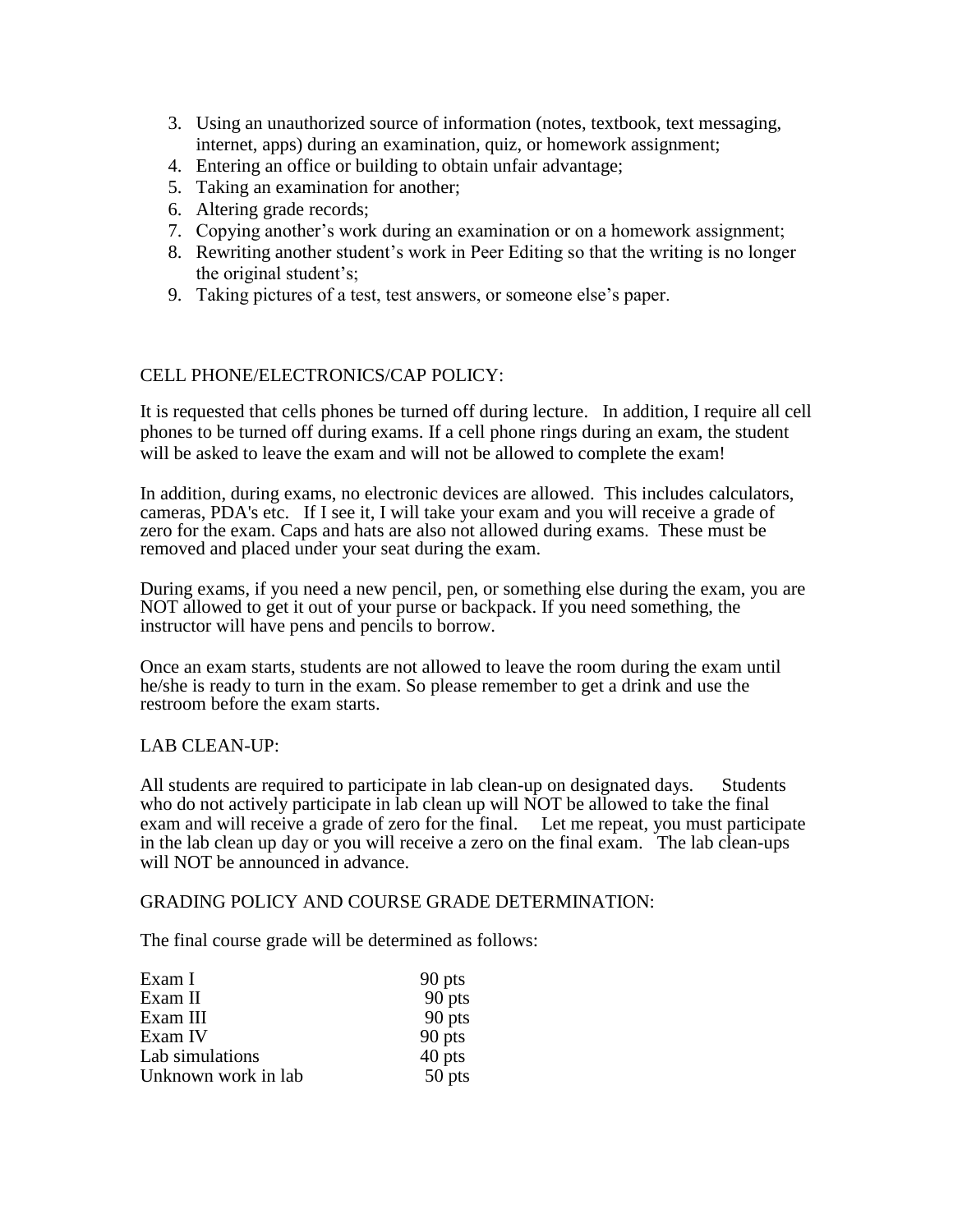| Final exam            | 50 pts    |
|-----------------------|-----------|
| Total possible points | $500$ pts |

A student with total points of:

450 or above will receive an "A" 400 to 449 will receive a "B" 350 to 399 will receive a "C" 300 to 349 will receive a "D" below 300 will receive an "F"

## **SPC TexBook Syllabus Statement**

# **TexBook Program:** *This course is in the SPC TexBook program, so you do not need to purchase a textbook or access code for this course.*

- **What is TexBook?** The required textbook/digital content for this course is available to you in Blackboard from the first day of class. The charge for the textbook/digital content is the lowest price available from the publisher and bookstore and is included in your tuition.
- **How do I access my TexBook?** Your course material is in your Blackboard course from the first day of class. Access to your course material is provided either by VitalSource or other links inside your Blackboard course. VitalSource (and many publisher's) ebook features include the ability to hear the text read aloud, highlight, take notes, create flash cards, see word definitions, build study guides, print select pages, and download 100% of the book for offline access.
- **Help with TexBook issues and support:** check with your professor or visit**: <https://support.vitalsource.com/hc/en-us/requests/new>** (available 24/7 via chat, email, phone, and text)
- **Opting out of TexBook:** Participating in TexBook is not mandatory, and you can choose to opt out. However, by opting out you will lose access to the course textbook/digital content and competitive pricing, and you will need to purchase the required course material on your own. If you drop the class or opt-out before the opt-out deadline, the TexBook fee will be automatically refunded to your SPC account. The opt-out deadline for Fall and Spring is the twelfth class day. The opt-out deadline for shorter terms varies between the second and third class day.

*\*Please consult with your professor before deciding to opt-out.* If you still feel that you should purchase the course textbook/materials on your own, send an **opt-out email** to **tfewell4texasbookcompany@gmail.com**. Include your first name, last name, student ID number, and the course you are opting out of. Once you have been opted-out, you will receive a confirmation email. If you need assistance with the process, contact the SPC Bookstore: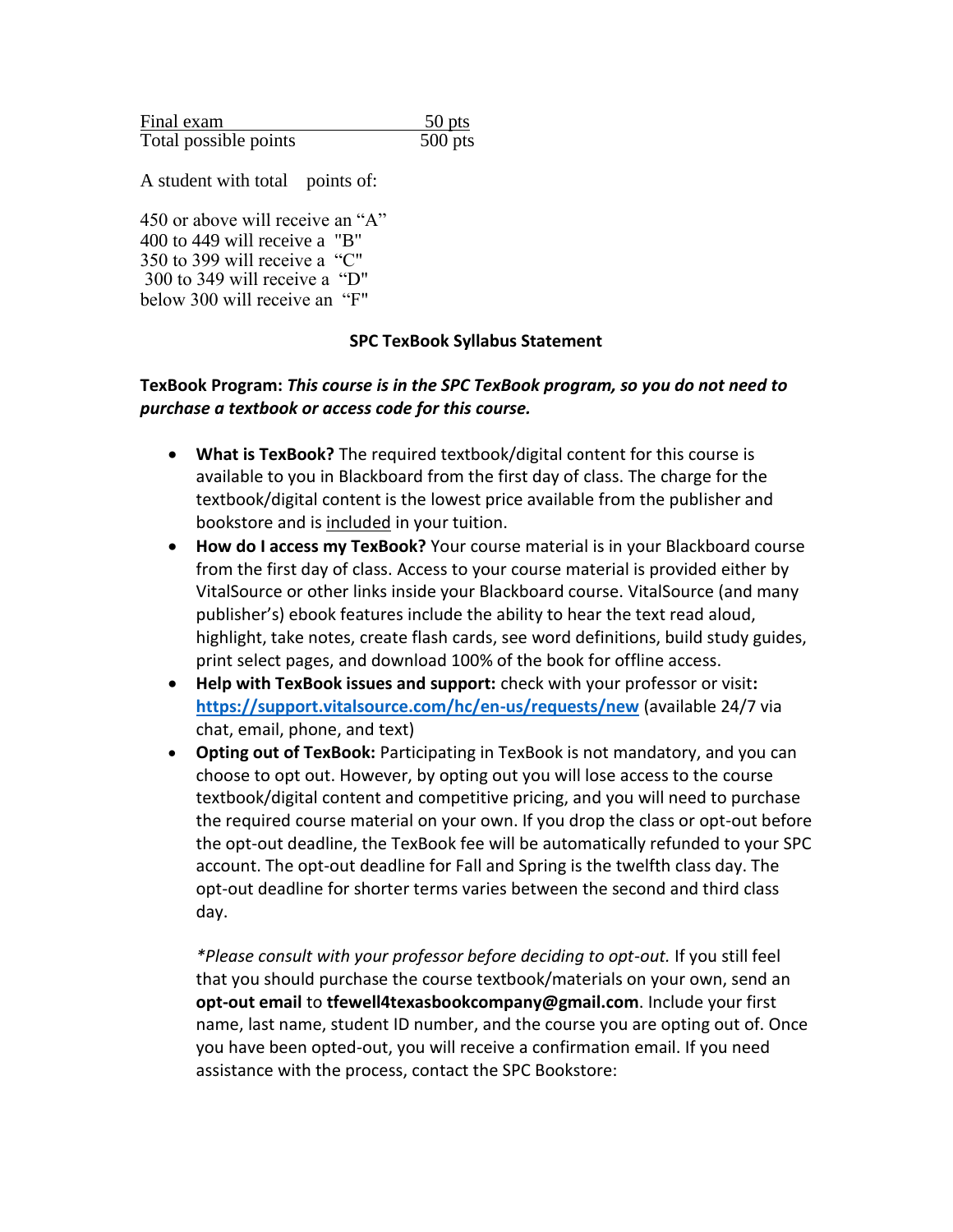**Email**: tfewell@texasbook.com / **Phone**: 806-716-2399 **Email**: agamble@texasbook.com / **Phone**: 806-716-4610

DISABILITY Students with disabilities, including but not limited to physical, psychiatric, or learning disabilities, who wish to request accommodations in this class should notify the Disability Services Office early in the semester so that the appropriate arrangements may be made. In accordance with federal law, a student requesting accommodations must provide acceptable documentation of his/her disability to the Disability Services Office. For more information, call or visit the Disability Services Office at Levelland (Student Health & Wellness Office) 806-716-2577, Reese Center (Building 8) 806-716-4675, or Plainview Center (Main Office) 806-716-4302 or 806-296-9611. Students who have accommodations should provide the instructor with the paperwork from the Disability Services office. Students must still meet minimum laboratory attendance requirements. To be eligible to receive a passing grade in the course, all students MUST attend a minimum of 70% of the laboratory sessions. Even though a student can miss up to 30% of the laboratory sessions, the student is still responsible for the information covered while absent.

**Student Code of Conduct Policy**: Any successful learning experience requires mutual respect on the part of the student and the instructor. Neither instructor nor student should be subject to others' behavior that is rude, disruptive, intimidating, aggressive, or demeaning**.** Student conduct that disrupts the learning process or is deemed disrespectful or threatening shall not be tolerated and may lead to disciplinary action and/or removal from class.

**Diversity Statement:** In this class, the teacher will establish and support an environment that values and nurtures individual and group differences and encourages engagement and interaction. Understanding and respecting multiple experiences and perspectives will serve to challenge and stimulate all of us to learn about others, about the larger world and about ourselves. By promoting diversity and intellectual exchange, we will not only mirror society as it is, but also model society as it should and can be.

**Nondiscrimination Policy:** South Plains College does not discriminate on the basis of race, color, national origin, sex, disability or age in its programs and activities. The following person has been designated to handle inquiries regarding the non-discrimination policies: Vice President for Student Affairs, South Plains College, 1401 College Avenue, Box 5, Levelland, TX 79336. Phone number 806-716-2360.

**Title IX Pregnancy Accommodations Statement:** If you are pregnant, or have given birth within six months, Under Title IX you have a right to reasonable accommodations to help continue your education. To [activate](http://www.southplainscollege.edu/employees/manualshandbooks/facultyhandbook/sec4.php) accommodations you must submit a Title IX pregnancy accommodations request, along with specific medical documentation, to the Director of Health and Wellness. Once approved, notification will be sent to the student and instructors. It is the student's responsibility to work with the instructor to arrange accommodations. Contact the Director of Health and Wellness at 806-716-2362 or [email](http://www.southplainscollege.edu/employees/manualshandbooks/facultyhandbook/sec4.php) [cgilster@southplainscollege.edu](mailto:cgilster@southplainscollege.edu) for assistance.